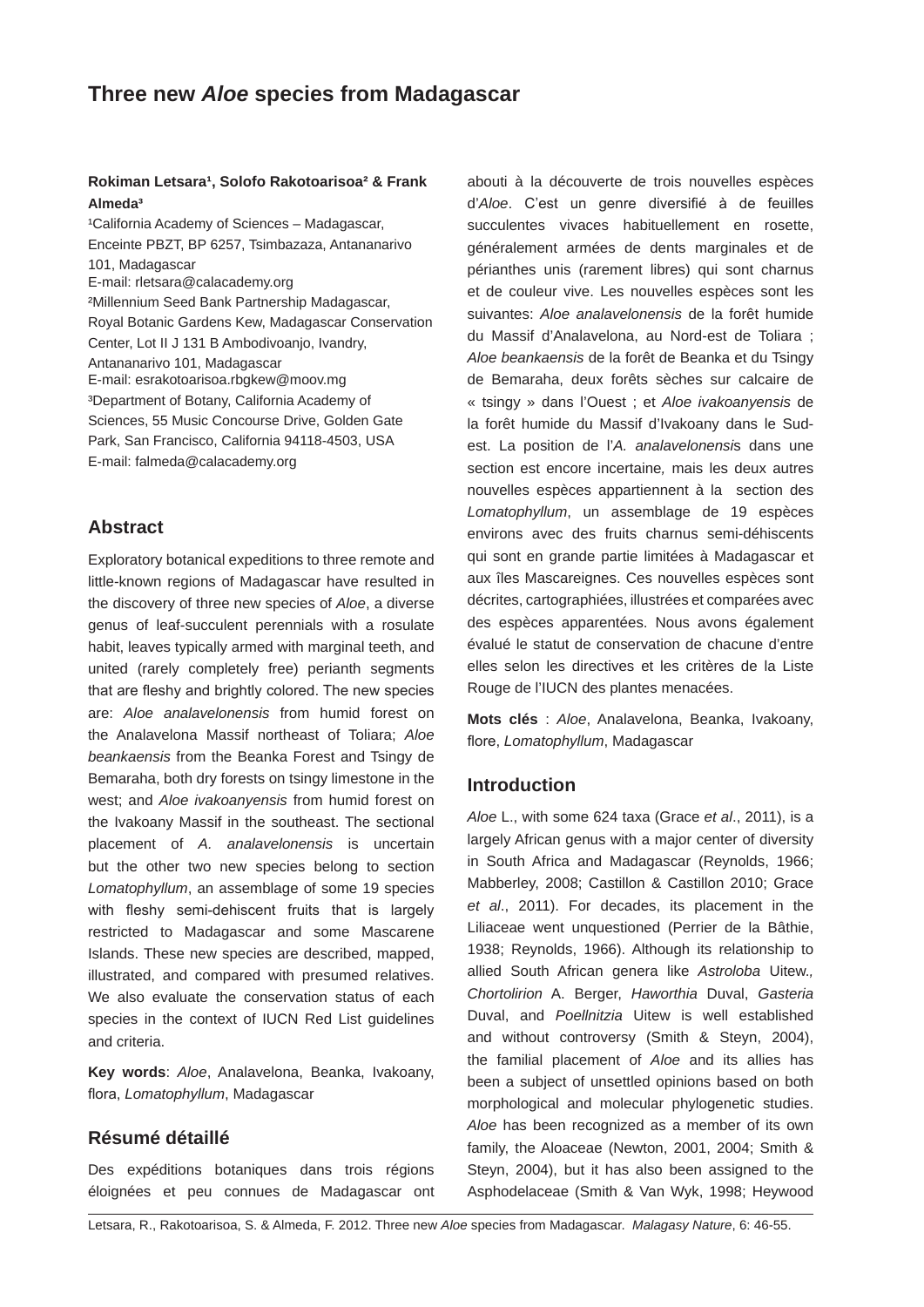*et al*., 2007), the Xanthorrhoeaceae subfamily Asphodeloideae (Stevens, 2001 onwards; Angiosperm Phylogeny Group III, 2009) and the Asparagaceae (The Plant List, 2012). Despite these varied familial assignments, *Aloe* is readily distinguished by its perennial leaf-succulent habit, rosulate or distichous leaves that are commonly armed with sharp marginal teeth, racemose or paniculate inflorescences, nonarticulated pedicels, united (rarely completely free) perianth segments that are fleshy and brightly colored, and prevailingly loculicidal capsular fruits with numerous seeds. Although the majority of described species have capsular fruits, some 19 species with fleshy semi-dehiscent baccate fruits that are largely restricted to Madagascar and some Mascarene Islands (with one species each on Pemba and Aldabra) have been recognized in the genus *Lomatophyllum* Willd. (Perrier de la Bâthie, 1926; Rauh, 1998; Smith & Van Wyk, 1998); this genus has recently been reduced to a section of *Aloe* (Rowley, 1996; Newton & Rowley, 1998; Newton, 2001).

In this paper, we recognize three new species with restricted distributions from remote and littlestudied sites in Madagascar. Baccate fruits are definitely known for only one of the new species (*Aloe ivakoanyensis*). Mature fruits for the other two are presently unknown, but based on presumed affinities discussed here, we strongly suspect that *A. beankaensis* will probably belong to section *Lomatophyllum* (Willd.) G. D. Rowley but the sectional placement of *A. analavelonensis* is presently uncertain. These new species are described, illustrated, mapped, and compared with presumed relatives. We also evaluate the conservation status of each in the context of IUCN Red List guidelines and criteria (IUCN Standards and Petitions Subcommittee, 2010). With the addition of these three new species, Madagascar now has over 118 species of *Aloe* (Castillon & Castillon, 2010, 2011) and still other new taxa remain to be formally described. Ultimately, Madagascar may exceed South Africa in the number of *Aloe* species. To be sure, among countries with a wealth of *Aloe* species, Madagascar is unique in that all of its species appear to be endemic to the island.

#### **Descriptions**

## *Aloe analavelonensis* **Letsara, Rakotoarisoa & Almeda, sp. nov.**

**Type −** Madagascar. Ex-Province of Toliara: Region of Atsimo Andrefana, Sakaraha, Analavelona Forest, 22˚40'S, 44˚10'E, elevation 1,035 m, *Letsara,* 

*Andriamihajarivo & Rakotonasolo 938* (holotype: TAN; isotypes: CAS, K).

Perennial acaulescent **herb** with basal offshoots to form dense clustered mats. **Leaves** 9-12 per plant, rosulate, 12-15 cm long, 2.0-2.5 cm wide at the base, narrowly linear, spreading horizontally at first, becoming slightly recurved upwards, epidermis smooth, upper surface channelled, upper and lower surface green with 6-8 faint parallel veins; the margins armed with green or light brown, erect or antrorsely curved deltoid teeth, 1.6 mm long spaced 3-5 mm apart, the leaf apices free of teeth or variously shortly-bifid; exudate colorless. **Inflorescence** erect, unbranched 18 cm long; **peduncle** brownish, 5 mm in diameter with 3 sterile pale brown, scarious spreading bracts; **racemes** cylindrical, 8.5 cm long, 4-5 cm wide, lax, 6-10- flowered, buds erect, flowers pendant at anthesis; **floral bracts** subtending pedicels  $\pm$  deltoid, scarious, pale brown, 2-3 mm wide at the base; **pedicels** reddish-orange, glabrous, 14 mm long. **Perianth** cylindrical, orange or reddishorange at base but yellow-green distally and dark green where the nerves coalesce toward the apex, 26 mm long, 6 mm across the ovary, narrowed above the ovary and somewhat flaring towards the apex; outer tepals free, 3-5 nerved becoming intense green towards the apex, inner tepals free, 3- nerved, otherwise like the outer tepals. **Filaments** yellow, 20-25 mm long, with attached anthers exserted 2-5 mm beyond the perianth tube. **Style** and **stigma** yellow, 20 mm long, barely exserted. **Pollen** grain surface smooth, elliptical, monosulcate, heteropolar, the exine perforate, longest axis 18-36 μm. **Fruit** and **seeds** not seen (Figures 1 & 3a-e).

**Distribution, habitat, and phenology** (**Figures 2 & 3j**) **−** This species is known only from the Analavelona Massif northeast of Toliara, an island of unique humid forest in southwestern Madagascar at just over 1,000 m surrounded by anthropogenic savanna. It was collected in forest shade on rocky substrate near a waterfall along the Manasay River. Cultivated plants of this species in the garden of the CAS Biodiversity Center in Antananarivo flowered in May.

*Aloe analavelonensis* is distinguished by its acaulescent habit that offsets prolifically to form dense mats of dozens of individuals. Each plant has only 9-12 relatively short leaves  $(12-15 \times 2.0-2.5 \text{ cm})$ that are green, unmarked throughout, and armed with erect deltoid teeth that are spaced about 3.5 mm apart. The inflorescence is a simple few-flowered (6-10) raceme and the tepals are orange or reddish-orange basally but yellow-green distally and dark green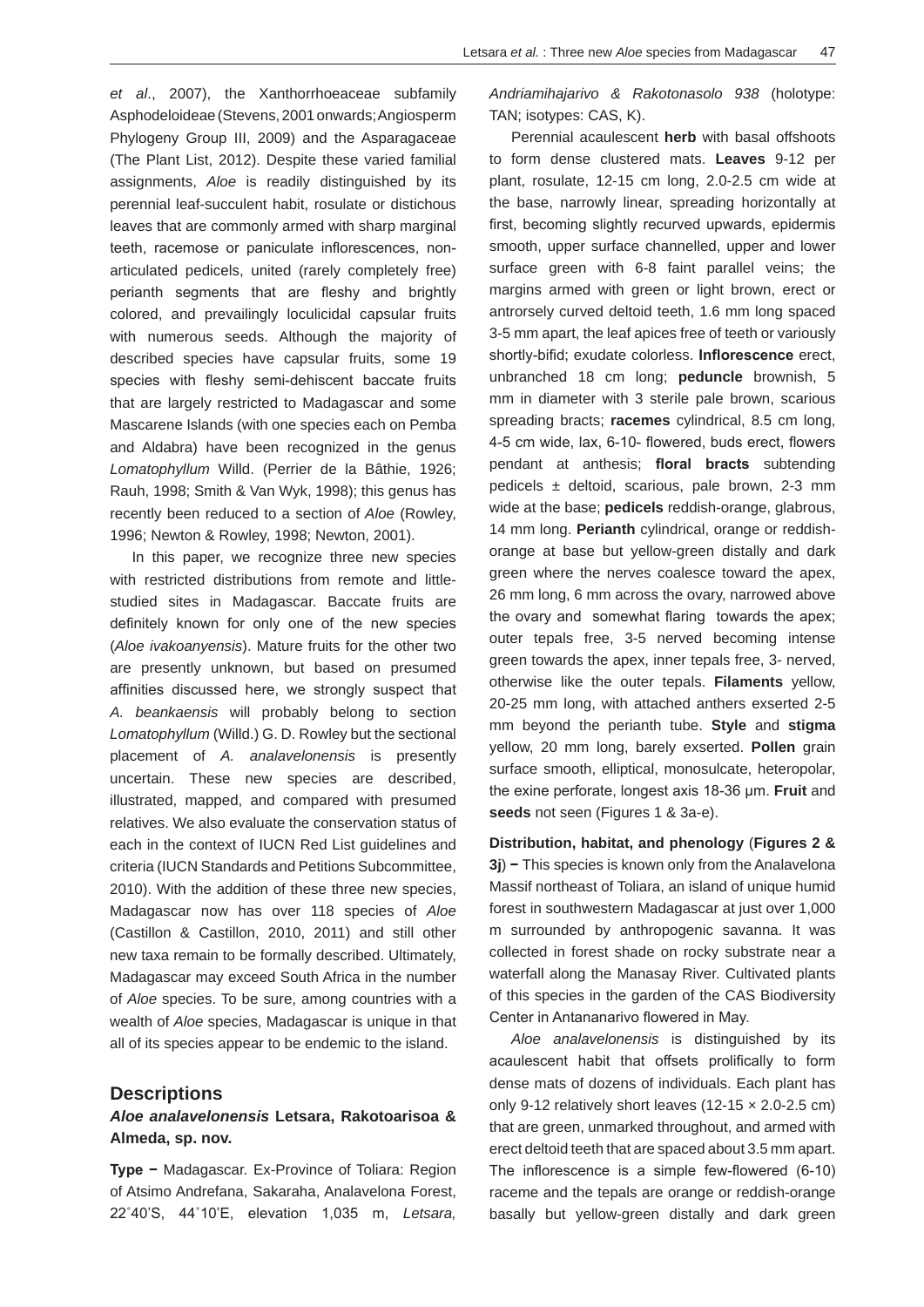

**Figure 1.** *Aloe analavelonensis* sp. nov. A) Habit with inflorescence. B) Profile of flower, showing pedicel, floral bract, and exserted stamens. C) Flower showing flaring tepals and stamens. (Drawing by Lala Roger Andriamiarisoa).

where the nerves coalesce toward the apex. Among described Malagasy species, *A*. *analavelonensis* may be confused only with *A*. *darainensis* J.-P. Castillon of section *Lomatophyllum* (Castillon & Castillon, 2010), which is known from the Sava region of the Ex-Province of Antsiranana in northern Madagascar where it occurs in dry woodland close to the town of Daraina (Castillon, 2009). The latter is so distinctly caulescent that plants often develop a creeping habit. The leaves are mostly flat adaxially and only 6-10 cm long. The marginal foliar teeth in *A*. *darainensis* are white (not green or brown) and more widely spaced (5-9 cm apart) and the inflorescence has more flowers (15) than *A*. *analavelonensis*. Flower color, size, and shape in *A*. *analavelonensis* are much like

*A*. *rauhii* Reynold, a species from the southwestern dry spiny forest-thicket, but the racemes of the latter are 12-18- flowered and the fruits are true capsules. The latter also differs markedly in having up to 20 leaves per plant that are lanceolate-deltoid, shorter (7-10 cm long), gray-green (sometimes with a reddish or brownish tinge), with numerous narrowly H-shaped white spots scattered irregularly over the entire adaxial surface. The sectional placement of *A*. *analavelonensis* is uncertain because the cultivated plants from which the only flowering material is known did not set fruit. Because it shares so many floral features with *A*. *rauhii*, *w*e suspect that it may ultimately prove to be part of informal Group 1 that Reynolds (1966) designated for Malagasy aloes.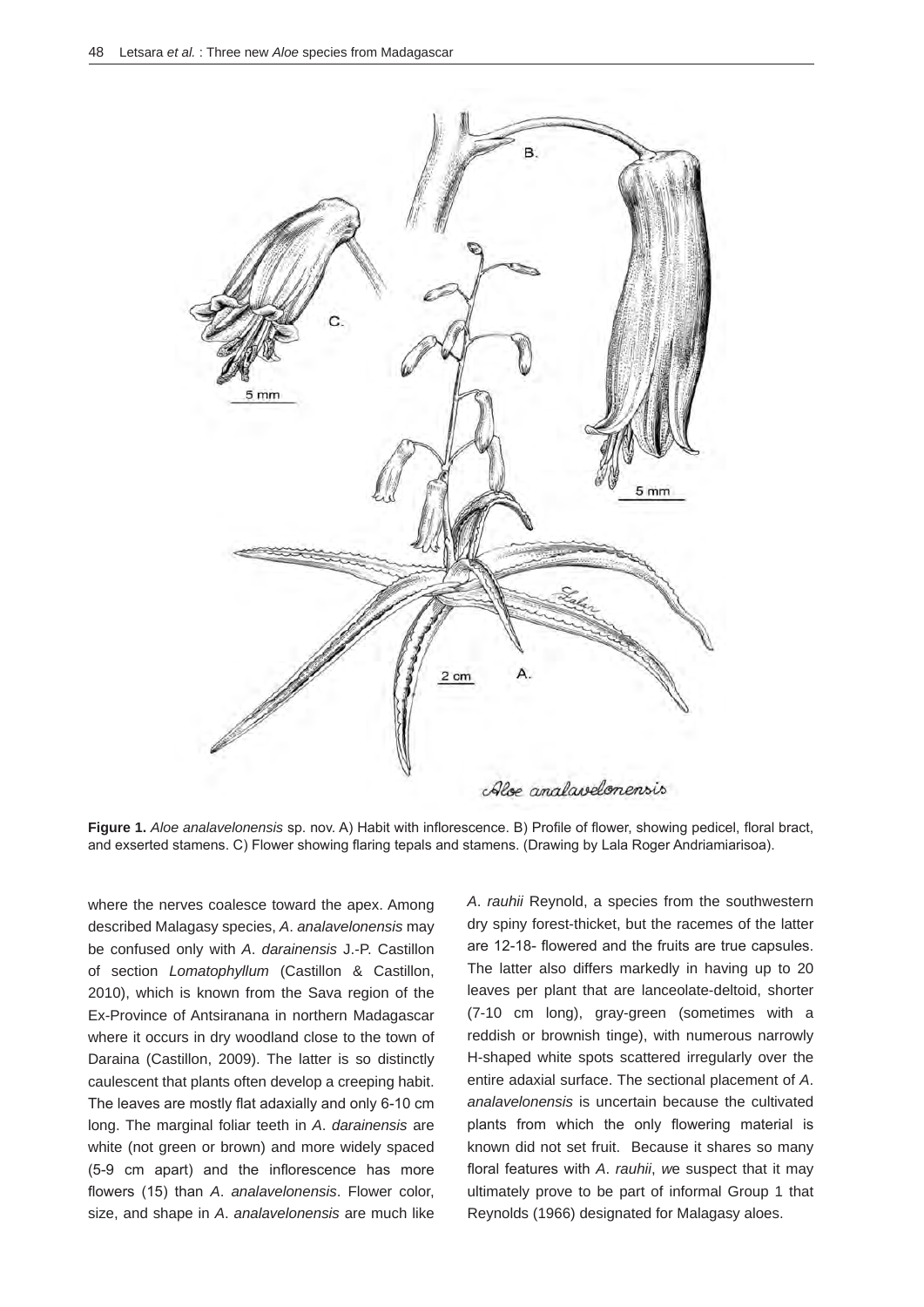

**Figure 2.** Distributions of *Aloe analavelonensis*, *A. beankaensis*, and *A. ivakoanyensis*.

**Conservation status −** *Aloe analavelonensis* is known to us from a single population of fewer than 250 mature individuals that formed a dense mat about 2 x 1 m in extent. During the four days that our expedition team spent on the Analavelona Massif, no other populations were encountered. Based on IUCN criteria (IUCN Standards and Petitions Subcommittee, 2010), we recommend a conservation classification of Vulnerable (VU). The relict forest on this massif has no official governmental protection, but it is currently receiving community-based management with assistance from the Missouri Botanical Garden. The continued survival of this forest may be secure because it is considered sacred by people living in surrounding villages (Moat & Smith, 2007). Although there is no cutting of trees, the Analavelona Forest is used to hide cattle from rustlers. The immediate threats appear to be burning of forest edges for cattle grazing.

**Etymology −** The species epithet, *analavelonensis*, refers to the name of the forest where this species is evidently endemic. It is derived from "*ala*", forest and "*velona*", living or alive: the place of a living forest. It is called "*ala faly*" and considered sacred by the local Bara people.

## *Aloe beankaensis* **Letsara, Rakotoarisoa & Almeda, sp. nov.**

**Type −** Madagascar. Ex-Province of Mahajanga: Region of Melaky, Maintirano, Beanka Forest, 18˚01'S, 44˚30'E, elevation 225 m, *Letsara*, *Andriamihajarivo & Rakotonasolo 937* (holotype: TAN; isotypes: CAS,  $K$ ).

Perennial short-caulescent **herb** with basal offshoots to form small groups of 2-5 rosettes; **stem** slender**,** decumbent or ascending, 6 x 0.3- 0.4 cm. **Leaves** 6-10 per plant, 8.5 cm long, 0.8 cm wide at base, narrowly linear, cauline-dispersed but becoming crowded at the stem tips with age, spreading horizontally then becoming recurved towards the apex, upper surface slightly channeled, lower surface rounded, both surfaces with scattered elliptical white spots and darker green longitudinal veins; margin armed with white, spreading, deltoid teeth, 1 mm long, spaced 3-4 mm apart, leaf apices usually entire or with 1 or 2 small teeth; exudate colorless. **Inflorescence** erect, unbranched 19.70 cm long; **peduncle** brownish, 4 mm in diameter, **sterile bracts** on the peduncle and at the inflorescence apex at first pale tan with a darker green central nerve, becoming scarious with a dark brown central nerve at maturity; **raceme** capitate, 5-8 cm long, rather lax, 8-9 flowered, buds spreading horizontally becoming somewhat pendant at anthesis; fertile **floral bracts** narrowly lanceolate, scarious, pale tan, 8-10 mm long, 1-nerved; **pedicels** reddish, glabrous, 3-4 mm long. **Perianth** cylindrical to somewhat bowed, reddish-orange, the distal lobes yellow,  $\pm$ 21 mm long, 7 mm across the ovary, somewhat narrowed above the ovary and slightly flaring distally, horizontally spreading to pendent; outer and inner tepals free, yellow with a dark green longitudinal band. **Filaments** yellow, 12 mm long, with attached anthers not exserted beyond the perianth tube. **Style**  yellow, 12 mm long, not exserted. **Pollen**, **fruit**, and **seeds** not seen (Figures 3f & 4).

**Distribution, habitat, and phenology** (**Figures 2 & 3k**) **−** Known from the Beanka Forest in western Madagascar, a little-known forest on razor-sharp *tsingy* limestone, 75 km east of Maintirano on the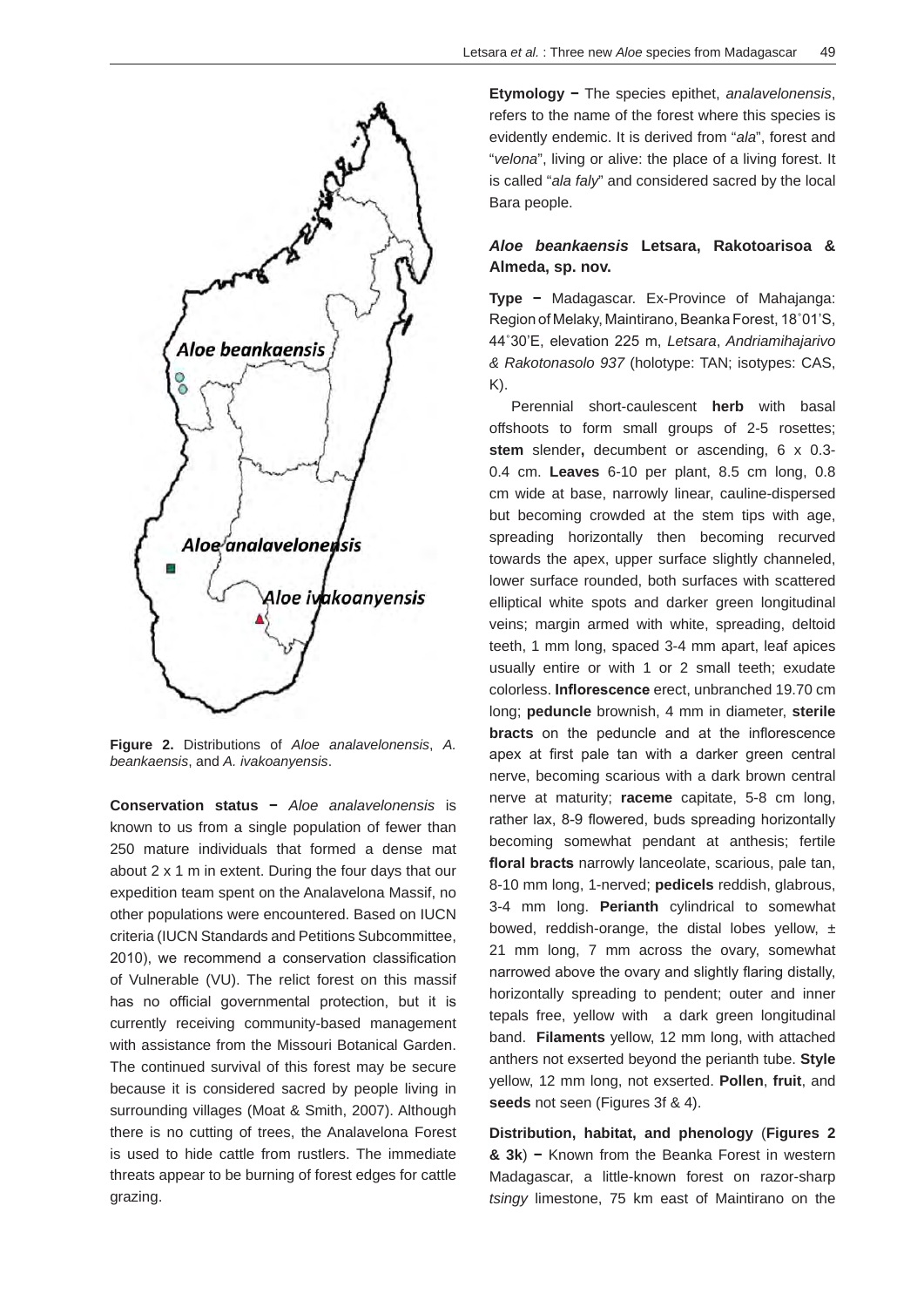

**Figure 3.** Images of *Aloe* and habitats. a-e) *A. analavelonensis*. F) *A. beankaensis*. g-i) *A. ivakoanyensis*. j) Analavelona Massif showing savanna in foreground and forest in background. k) Beanka Forest with disturbed savanna in foreground and deciduous forest in background. l) Humid forest on the Ivakoany Massif.

road towards Morafenobe between the villages of Ambinda and Ambohimiary. The plant was discovered along a path parallel to the Kinahengo River at 225 m. The Beanka Forest is a dense deciduous forest with *Dalbergia* L. f., *Commiphora* Jacq., and *Hildegardia* Schott & Endl. (Humbert & Cours Darne, 1965) or what has more recently been described as western dry forest (Moat & Smith, 2007). *Aloe beankaensis* has also recently been discovered in the Tsingy de Bemaraha National Park (Bemaraha NP) which is just south of the Beanka Forest (Castillon & Castillon,

2011). Cultivated plants of this species at the CAS Biodiversity Center in Antananarivo flowered in early November.

Sterile plants of this species were collected on 26 October 2009 during a joint expedition of the California Academy of Sciences, Parc Botanique et Zoologique de Tsimbazaza, Missouri Botanical Garden, and Association Vahatra, to the Beanka Forest. Our description of this species is based on garden grown material, since no fertile material was encountered in the wild.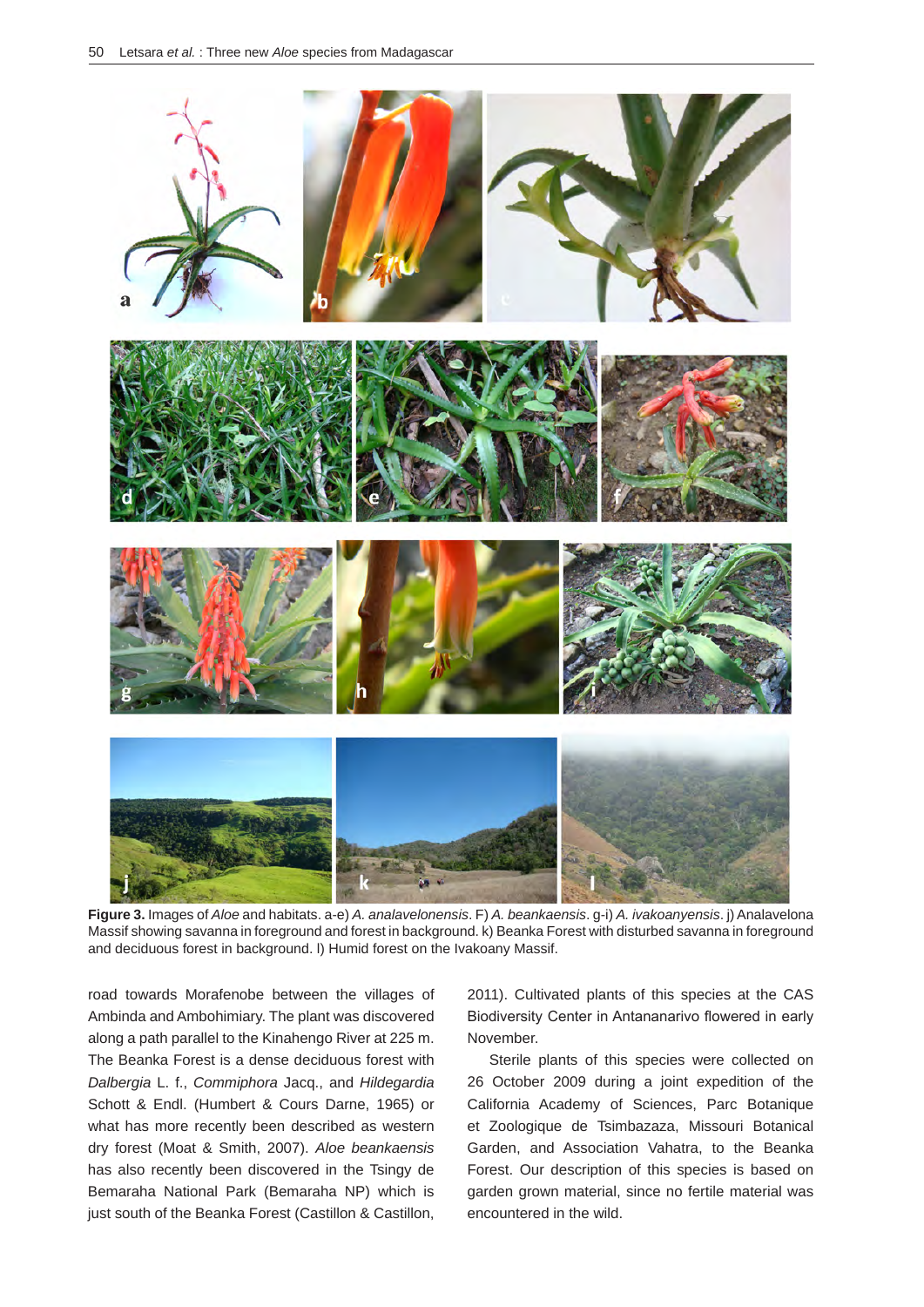

**Figure 4.** *Aloe beankaensis* sp. nov. A) Habit with inflorescence. B) Portion of inflorescence showing lateral view of flower, pedicels, and floral bracts. (Drawing by Lala Roger Andriamiarisoa).

*Aloe beankaensis* is characterized by its shortcaulescent habit with basal offshoots to form small groups of 2-5 rosettes, relatively small, narrowly linear leaves with scattered elliptical white spots on both surfaces, white deltoid marginal teeth that are spaced 3-4 mm apart, and short, 8-9 flowered racemes.

One member of our team initially thought that this species might be *A*. *progagulifera* (Rauh & Razaf.) L.

E. Newton & G. D. Rowley, a species that is very close to and arguably distinct from *A. prostrata* (H. Perrier) L. E. Newton & G. D. Rowley and *A*. *ankaranensis* Rauh & Mangelsdorff (Castillon & Castillon, 2010)*.*  When the planted Beanka material came into flower, careful analysis of the plants revealed that this taxon is distinct and not attributable to any described species. *Aloe propagulifera* differs in being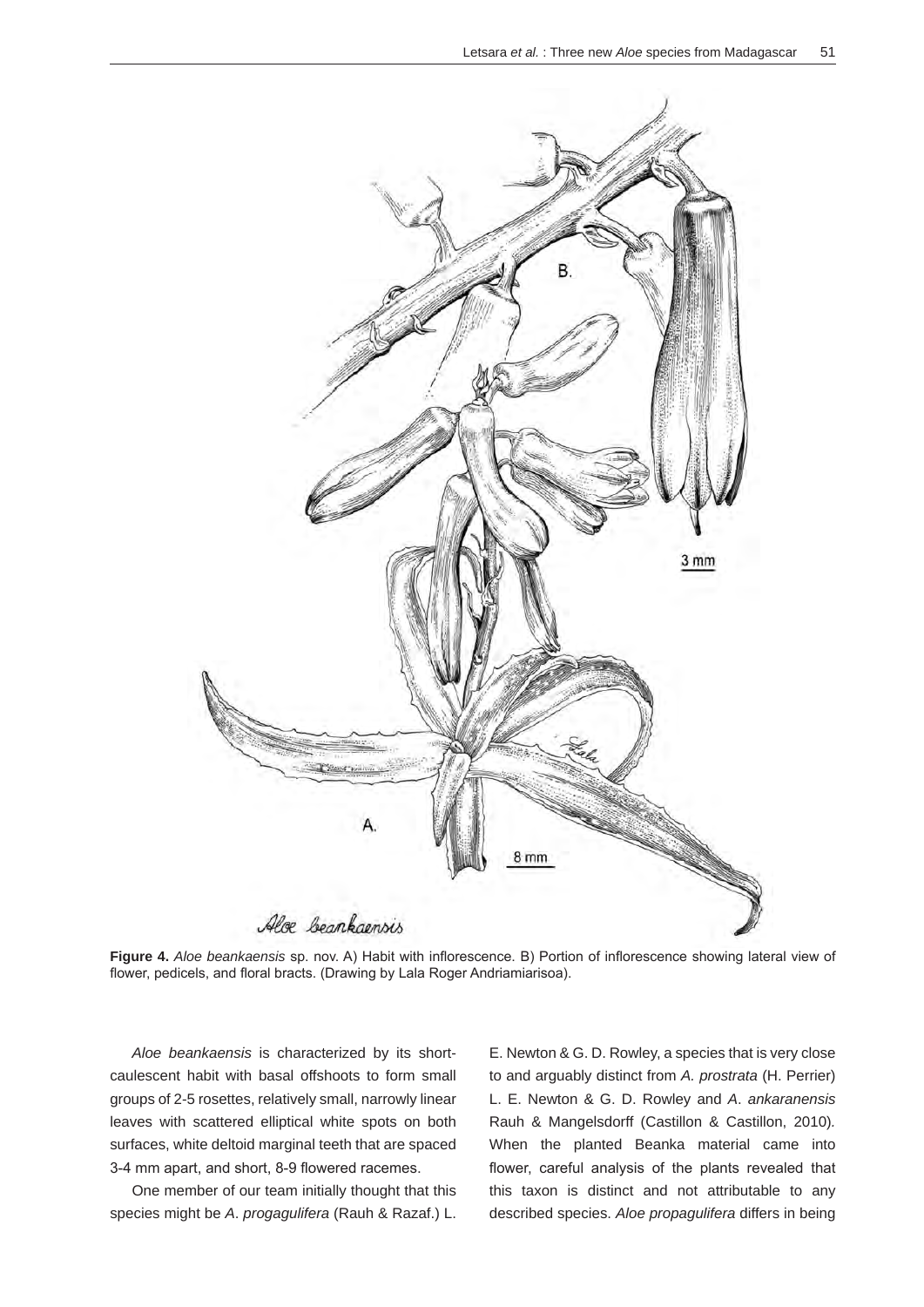acaulescent, its gray-green leaves are larger with a wider base (20  $\times$  1.5-2.0 cm) and the adaxial surface is covered with an irregular mixture of white spots, blotches, and broad lines or bands. Its inflorescence also differs in being a capituliform raceme and usually produces bulbils. *Aloe beankaensis* is superficially reminiscent of two other species of limestone habitats in northern Madagascar, *A*. *antsingyensis* (Leandri) L. E. Newton & G. D. Rowley and *A*. *darainensis.* The former differs in having thin stems to 1 m tall, narrow unmarked linear leaves that are 20-40 cm long, and inflorescences that are conspicuously shorter than the leaves. The latter is also distinctly caulescent (up to 15 cm tall) with leaves that are uniformly green on both surfaces and marginal foliar teeth spaced 5-8 mm apart. *Aloe darainensis* also differs from *A*. *beankaensis* in having more leaves per plant (15) and a longer perianth (26 mm).

**Conservation status −** The Beanka Forest population of *Aloe beankaensis* consists of about 15 mature individuals spread over an area of  $10 \times 2$  m. During a week of fieldwork in the area, our expedition team found no other individuals or populations of this species. We have no information on the size of the Bemaraha NP population since no details were provided when it was recently reported from that area (Castillon & Castillon, 2011). Based on IUCN criteria (IUCN Standards and Petitions Subcommitee, 2010), we recommend a conservation classification of Least Concern (LC). Despite the small size of known populations and fragmented distribution, both the Beanka Forest and Tsingy de Bemaraha NP (a World Heritage Site) are remote protected areas with limited visitation. The 14,000 ha Beanka Forest is essentially a northern extension of Tsingy de Bemaraha NP that has been managed since late 2007 by Biodiversity Conservation Madagascar (BCM) and funded by Bioculture (Mauritius) Ltd. BCM is a Malagasy Association that focuses on forest conservation and restoration and the initiation of programs for socioeconomic development of surrounding communities.

**Etymology −** The species epithet *beankaensis* refers to the name of the forest (Beanka) where this species was first discovered. Its place name is derived from the words "*be*", many, and "*hanka*", the Madagascar Long-eared Owl, *Asio madagascariensis* (Strigidae).

## *Aloe ivakoanyensis* **Letsara, Rakotoarisoa & Almeda, sp. nov.**

**Type −** Madagascar. Ex-Province of Toliara: Region of Anosy, Amboasary Sud, Ivakoany Forest, 23°52'S, 46°27'E, elevation 950 m, *Letsara & Andriamihajarivo 624* (holotype: TAN).

Perennial acaulescent or short-caulescent **herb**, solitary or offsetting to produce 2-5 rosettes. **Leaves**  14-23 per plant, rosulate, 39-45 cm long, 3-4 cm wide at the base, ascendant but lax and more or less nodding, pendulous or curved backward distally (rarely straight but then not erect), triangular acuminate, narrowly lanceolate-triangular, upper surface deeply channelled, lower surface rounded, smooth, margins similar in colour to that of the leaf surface, with firm, pale marginal teeth, 3.5 mm long, 8-20 mm apart at mid-leaf; exudate green-yellowish. **Inflorescences** 1-5 produced simultaneously, 30 cm long, erect or ascending, usually unbranched, occasionally with one short lateral branch; **peduncle** green at its base but orange toward the apex, 9 mm wide at the base, with six **sterile bracts,** 10 mm long 5 mm wide, deltoid, reddish at the base otherwise tan and scarious, with 3 conspicuous brown-black nerves that fuse distally; **racemes** cylindrical to laxly conical, 10 cm long, 7 cm wide, buds erect to spreading and covered by floral bracts, flowers pendent at anthesis; fertile **floral bracts** narrowly lanceolate, scarious, pale tan,  $\pm$  4.0-4.5 mm long, with one prominent nerve extending the length of the bract; **pedicels** orange-red, 9 mm long. **Perianth** cylindrical**,** orange-red, paler towards distal end, green-tipped in bud, 28 mm long, 7 mm across the ovary, narrowed above the ovary. **Filaments** yellow-orange, 23.5-26.0 mm long, with attached anthers exserted 5 mm (including attached anthers) beyond the perianth tube. **Style** and **stigma** yellow, 26 mm long, exserted 3 mm. **Pollen** grain surface smooth, elliptical, monosulcate, heteropolar, exine reticulate, the longest axis 20-48 μm. **Fruit** a globose berry 18-19 mm long. **Seeds** dark brown, pyramidal and unwinged,  $5 \times 3$  mm (Figures 3g-I & 5).

**Distribution, habitat, and phenology** (**Figures 2; 3l**) **−** Known only from rocky slopes in humid forest on the Ivakoany Massif in southeastern Madagascar at 925 m. In the wild, limited flowering was noted in November. In cultivation, this species flowered from August to November with fruits developing from September to March.

The forests of the Ivakoany Massif are rarely visited because of difficult accessibility. An expedition to the region was undertaken by a team from the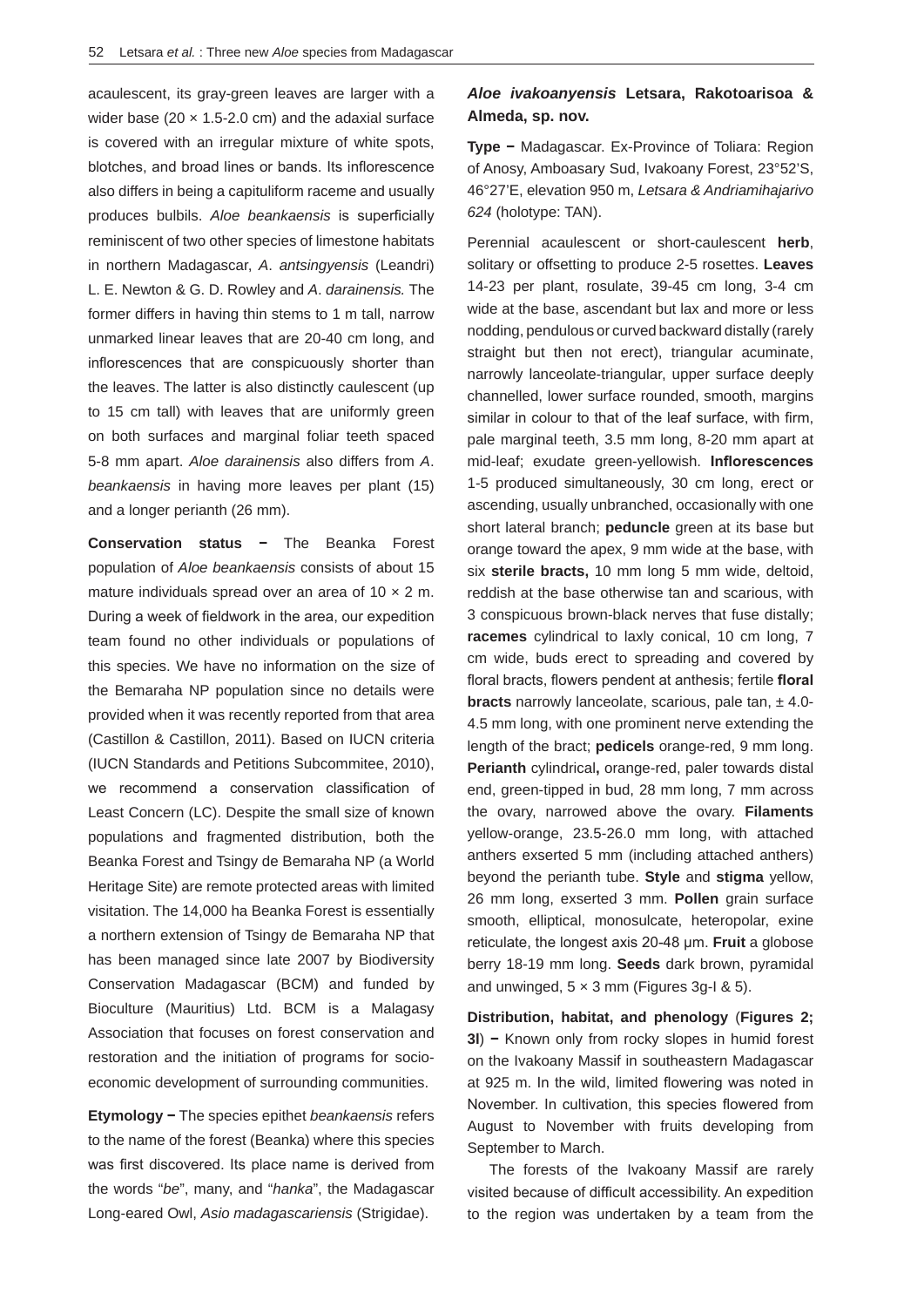

**Figure 5.** *Aloe ivakoanyensis* sp. nov. A) Habit with inflorescences. B) Profile view of flower showing pedicel, floral bract, and exserted stamens. C) Flaring tepal lobes and exserted stamens and style. D) Mature fruit. (Drawing by Lala Roger Andriamiarisoa).

California Academy of Sciences and the Missouri Botanical Garden in November of 2008 in search of *Rousseauxia humbertii* (H. Perrier) Jacq.-Fél. (Melastomataceae) known only from the type specimen. Although we did not find the latter, our field team collected live material of an unusual *Aloe* that was subsequently planted in the garden of the CAS Biodiversity Center in Antananarivo. Our analysis and description of this new species is largely based on material that was brought to flower in cultivation.

*Aloe ivakoanyensis* is distinguished by its acaulescent or short-caulescent habit, leaves that are elongate, uniformly green, lax and curving backward distally, pale greenish foliar teeth 3.5-5.0 mm long that are spaced 8-20 mm apart at midleaf, and cylindric simple raceme (occasionally with one short lateral branch). It superficially resembles other members of section *Lomatophyllum*, namely *A*. *aurelienii* J.-B Castillon, *A*. *citrea* (Guillaumin) L. E. Newton & G. D. Rowley, *A*. *orientalis* (H. Perrier) L. E.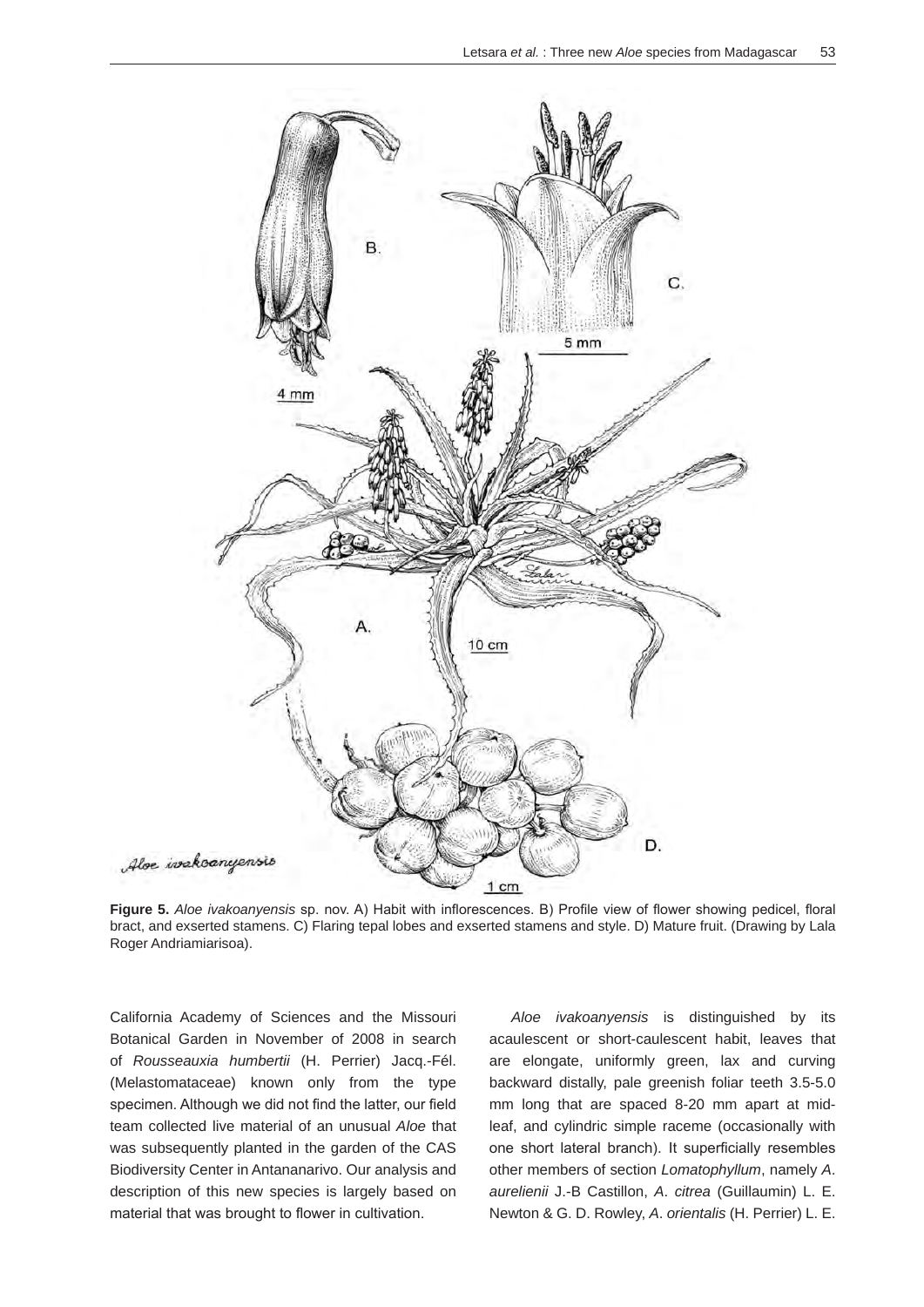Newton & G. D. Rowley, and *A*. *rosea* (H. Perrier) L. E. Newton & G. D. Rowley. Among these congeners, only *A*. *rosea* appears to be particularly close to *A*. *ivakoanyensis*. Both are forest species that share a similar rosulate offsetting habit, leaves that are alike in size and shape, and the inflorescences of both are prevailingly simple racemes of similar size *A*. *rosea*  has fewer leaves per rosette (12-15), shorter pedicels (5-6 mm), and shorter perianth parts (22-25 mm). Its foliar teeth are longer (5-8 mm) and its perianth is pink basally, but white flushed with green distally. Another characteristic feature of *A*. *rosea* is the very thin, scarious or translucent aging perianth parts. The geographic distributions of *A*. *ivakoanyensis* and *A. rosea* appear to be allopatric, but the distributional extent of *A*. *rosea* is not yet certain. In the protologue and subsequently, Perrier de la Bâthie (1926, 1938) reported it from the Eastern Domain and from the Central Highlands. Castillon & Castillon (2010) note that it is probably a species of the Central Highland forests north and east of Antananarivo.

The only other species with which *A*. *ivakoanyensis*  might be confused is *A*. *megalocarpa* Lavranos, another member of section *Lomatophyllum*, which is known only from the hills around the Manambato River between Ambilobe and Iharana in northwestern Madagascar (Castillon & Castillon, 2010). The latter, which has fruits that are 20 mm or more in diameter, is readily separated from *A*. *ivakoanyensis* by its short creeping stems, longer leaves (50-80 cm), and consistently branched inflorescence.

**Conservation status −** Our field team spent two days on the Ivakoany Massif during which time they encountered only about 10 mature individuals of *A*. *ivakoanyensis* growing on rocky outcrops in humid forest over an area of some 10 m². Based on IUCN criteria (IUCN Standards and Petitions Subcommittee, 2010), we recommend a conservation classification of Critically Endangered (CR) for this species because of the very small population size, limited geographic range, and threat to the forest environments in southeastern Madagascar. The humid forest, which once covered extensive areas of southeastern Madagascar, is now reduced to fragmented remnants that are commonly surrounded by anthropogenic savanna. The forests of the Ivakoany Massif are rarely visited because of challenging terrain. Despite its isolation, it is not immune to forest destruction and periodic fires, which remain a conservation concern in rural Madagascar. To date, no area of the massif has been accorded official protected status.

**Etymology −** The species epithet, *ivakoanyensis*, refers to the name of the Ivakoany Massif where this species is evidently endemic. The origin of Ivakoany is uncertain, but it is probably from the words "*i"* a place of, and "*vakoany*" *Pandanus*.

#### **Acknowledgments**

We are grateful to staff at the following institutions and their respective herbaria for logistical and collaborative support: California Academy of Sciences (CAS), Missouri Botanical Garden (MO), Parc Botanique et Zoologique de Tsimbazaza (TAN), and Royal Botanic Gardens, Kew (K). The first author's study was supported by a grant from the Edith McBean Fund to the California Academy of Sciences. We also thank Tefy Andriamihajarivo (MO) and Franck Rakotonasolo (TAN) for assistance on one or more field expeditions, Lala Roger Andriamiarisoa for the line drawings based on live material cultivated in Antananarivo, and Charlotte Pfeiffer for technical assistance. Special thanks go to Gilberto Ocampo (CAS) for providing SEM images of pollen for two of the three species treated here. The manuscript has been improved by comments from Jean-Pierre Castillon, Steven M. Goodman, Solo H. J. V. Rapanarivo, and Ronell R. Klopper.

### **References**

- **Angiosperm Phylogeny Group III. 2009.** An update of the Angiosperm phylogeny group classification for the orders and families of flowering plants: APG III. *Botanical Journal of the Linnaean Society*, 161: 105-121.
- **Castillon, J.-P. 2009.** A new small *Aloe* from northeastern Madagascar. *CactusWorld*, 27(3): 177-179.
- **Castillon, J.-P. & Castillon, J.-B**. **2010**. *The Aloe of Madagascar/ Les Aloe de Madagascar*. J.-P. & J.-B Castillon, La Réunion.
- **Castillon, J.-P. & Castillon, J.-B. 2011**. *Addendum no. 1, 2010-2011. The Aloe of Madagascar/ Les Aloe de Madagascar.* J.-P. & J.-B Castillon, La Réunion.
- **Grace, O. M., Klopper, R. R., Figueiredo, E. & Smith, G. F. 2011**. The aloe names book. *Strelitzia*, 28: 1-232.
- **Heywood, V. H., Brummitt, R. K., Culham, A. & Seberg, O. 2007.** *Flowering plant families of the world*. Firefly Books Inc., New York.
- **Humbert, H. & Cours Darne, G. 1965.** Carte internationale du tapis végétal et des conditions écologiques. Trois coupures à 1/1.000.000 de Madagascar. *Travaux de la Section Scientifique et Technique de l'Institut Français de Pondichéry*, hors série No 6, 3 maps.
- **IUCN Standards and Petitions Subcommittee. 2010.** Guidelines for using the IUCN Red List categories and criteria. Version 8.1. Prepared by the Standards and